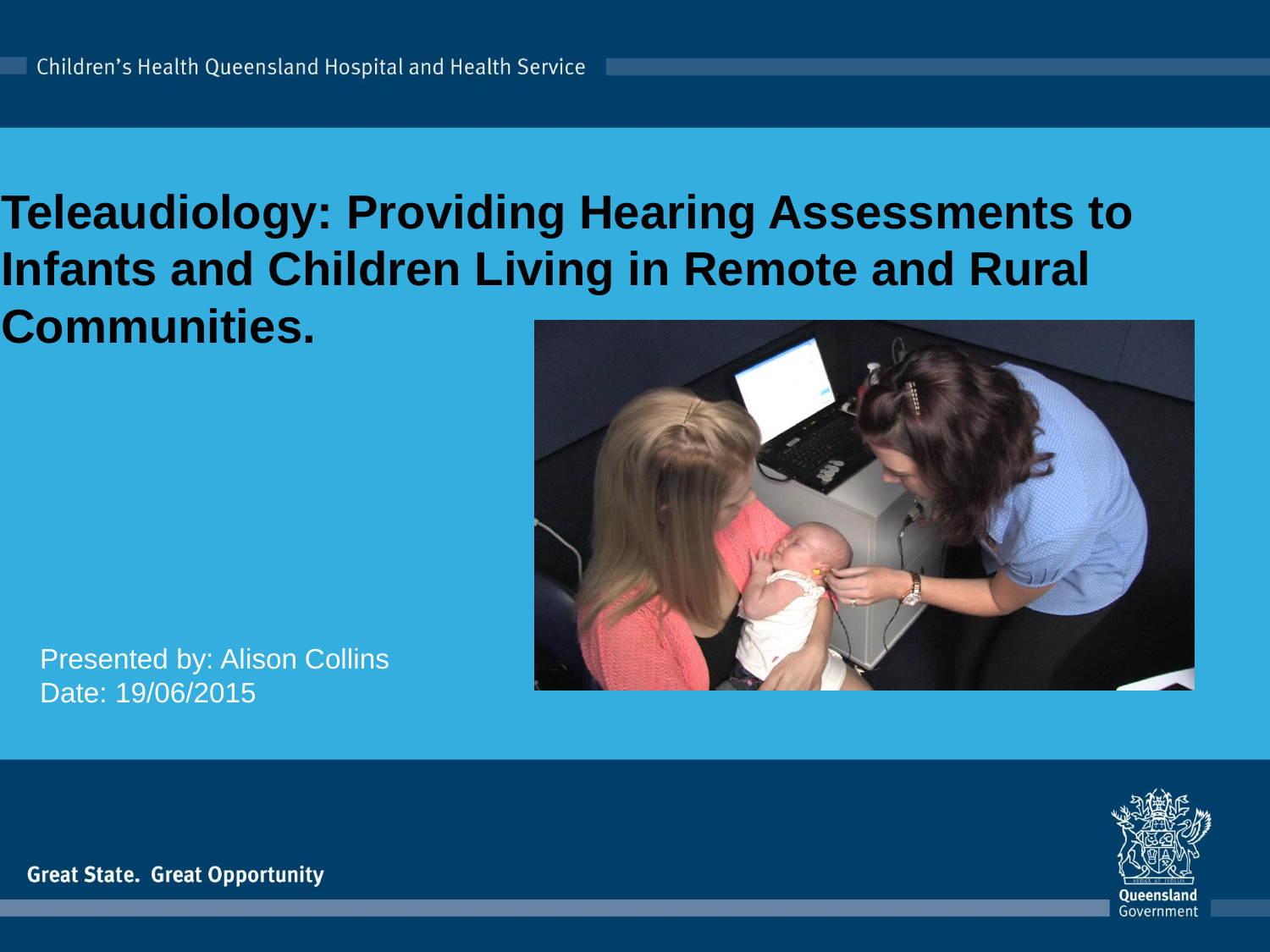# **Healthy Hearing Program Queensland**

Offers newborn hearing screening to all babies born in Queensland birthing hospitals (public & private).

Two referral categories:

- **1. Direct Refer**: Babies who do not pass hearing screens First appointment within the first few months of life.
- **2. Targeted Surveillance**: Babies who pass newborn hearing screen but are identified with a high risk factor for late onset or progressive hearing loss – First appointment at 9-12 months.



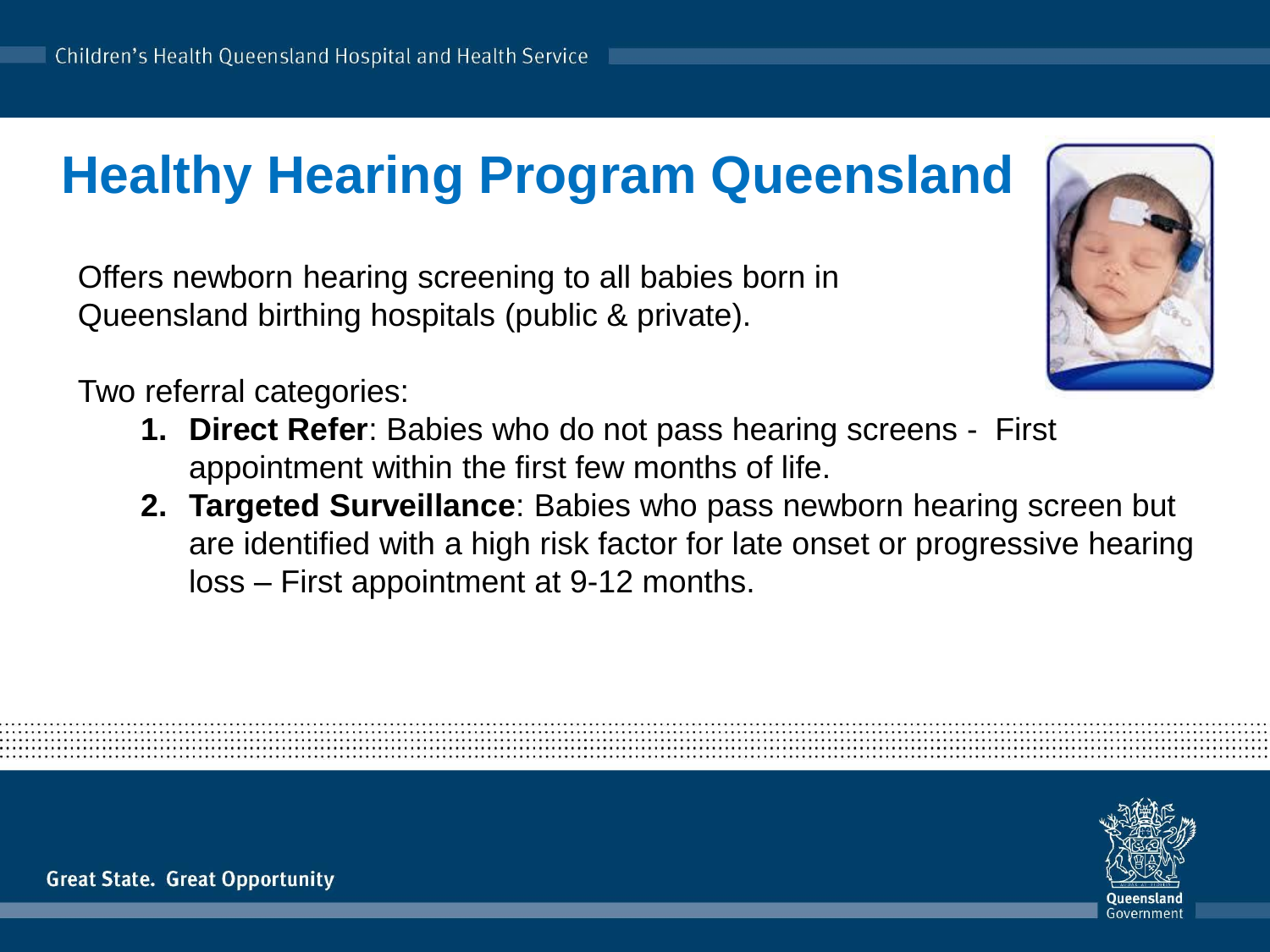# **Healthy Hearing Referrals 2013**



factor for hearing loss

Did not pass newborn hearing screen

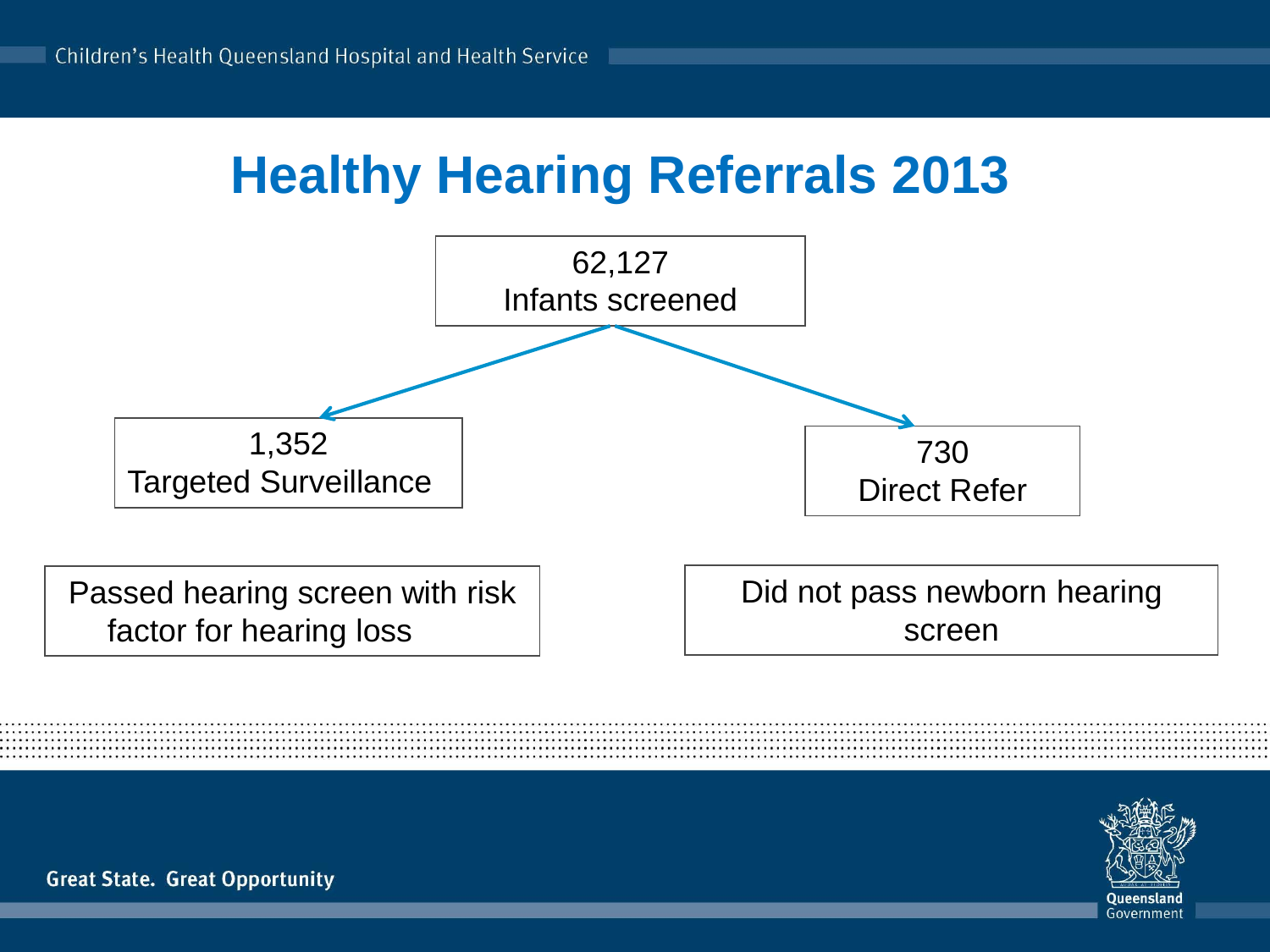# **Direct Refer Infants**

- Bilateral Refer appointment required within 2 weeks.
- Unilateral Refer / Early Targeted Surveillance appointment within 6 weeks.
- Available at 11 sites across QLD.



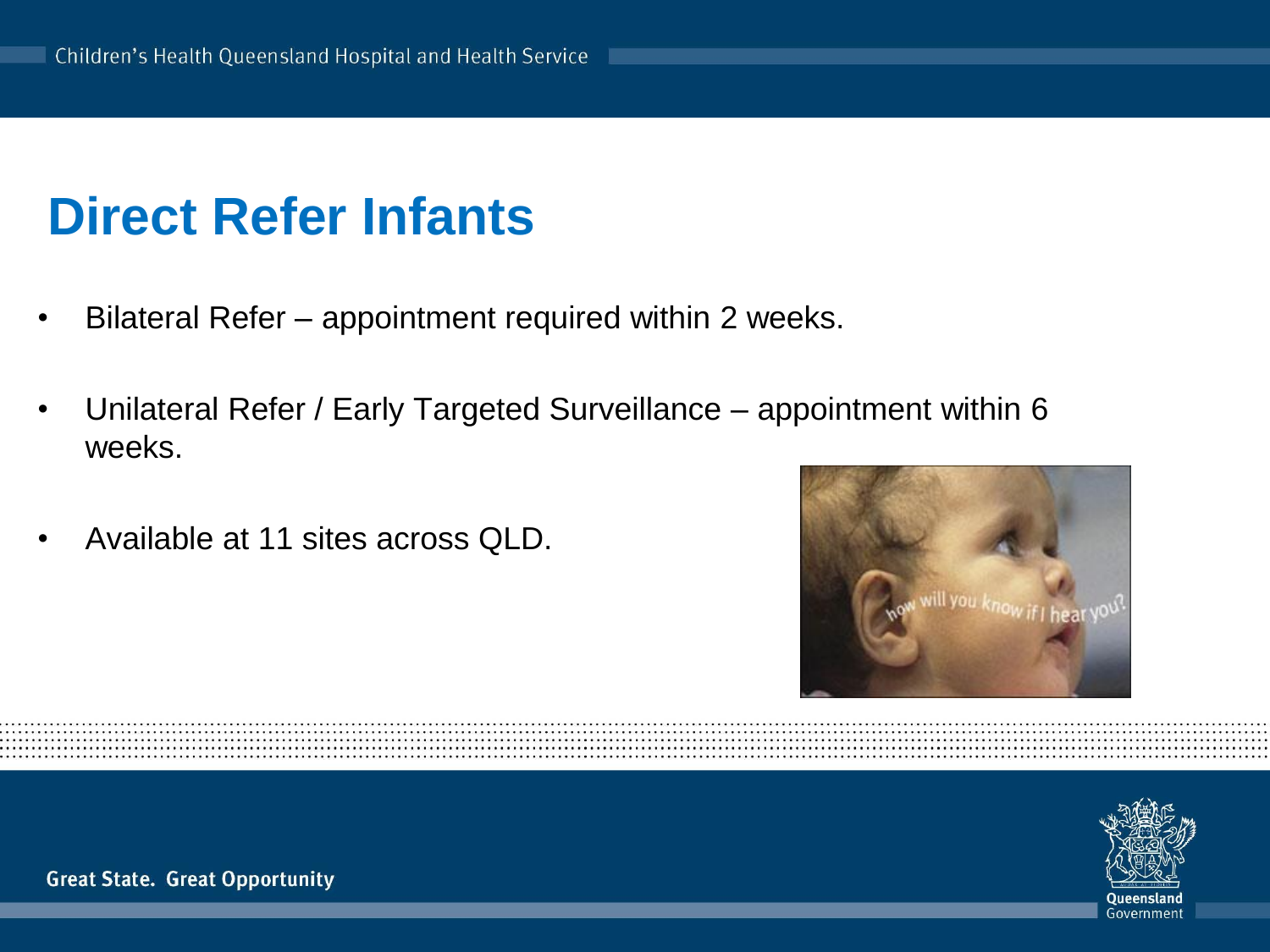# **Direct Refer appointments**

- Assessment lasts  $1.5 2$  hours.
- Baby must be asleep.



- Assessment includes: Auditory Brainstem Response (ABR) High Frequency Tympanomtery Otoacoustic Emissions (OAEs) Auditory Steady State Response (ASSR).
- Up to 3 appointments to confirm or deny hearing loss.

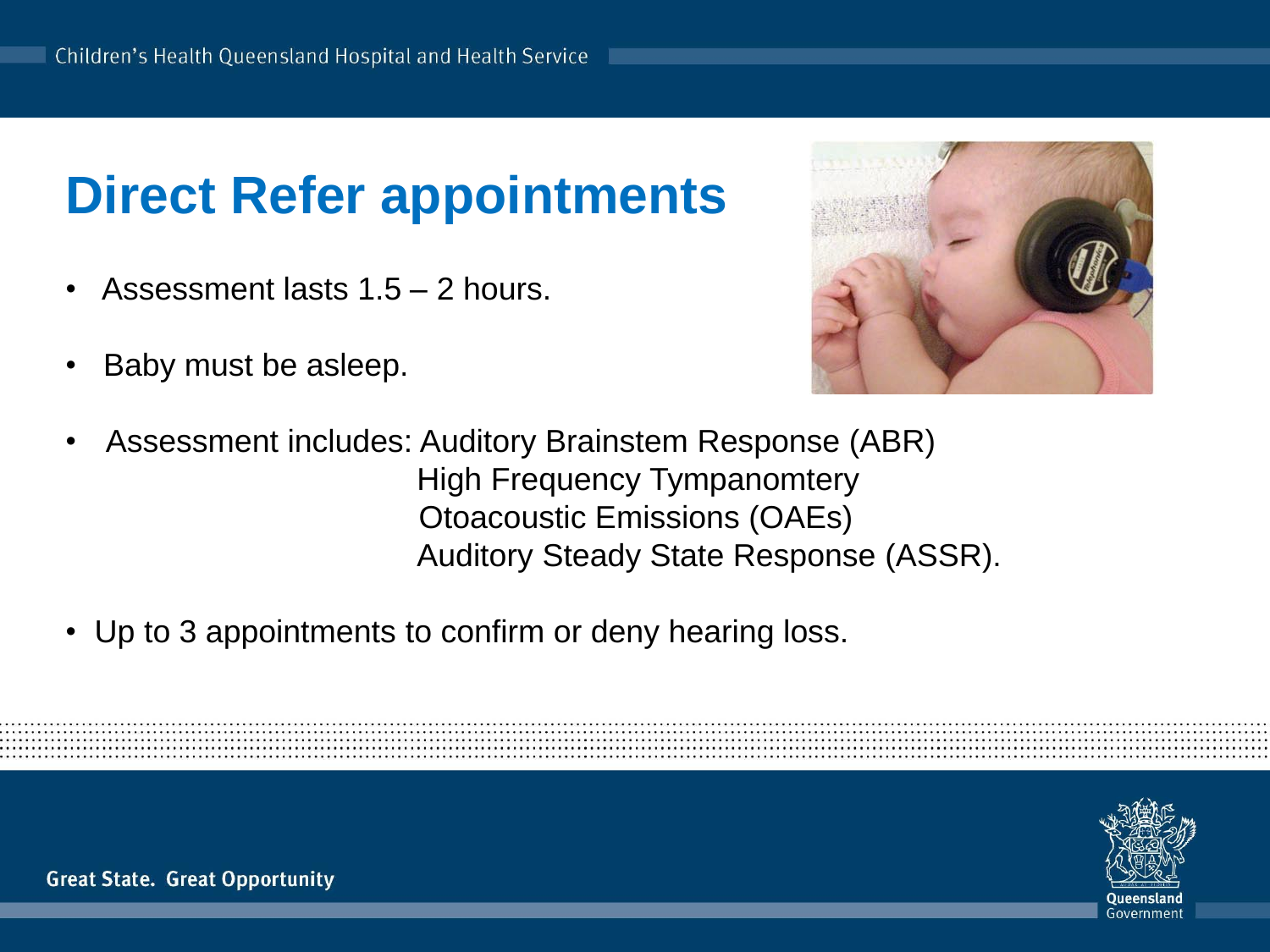# **Targeted Surveillance**

- Passed hearing screen with risk factor for hearing loss.
- First appointment required at 9-12 months
- 12 sites across QLD



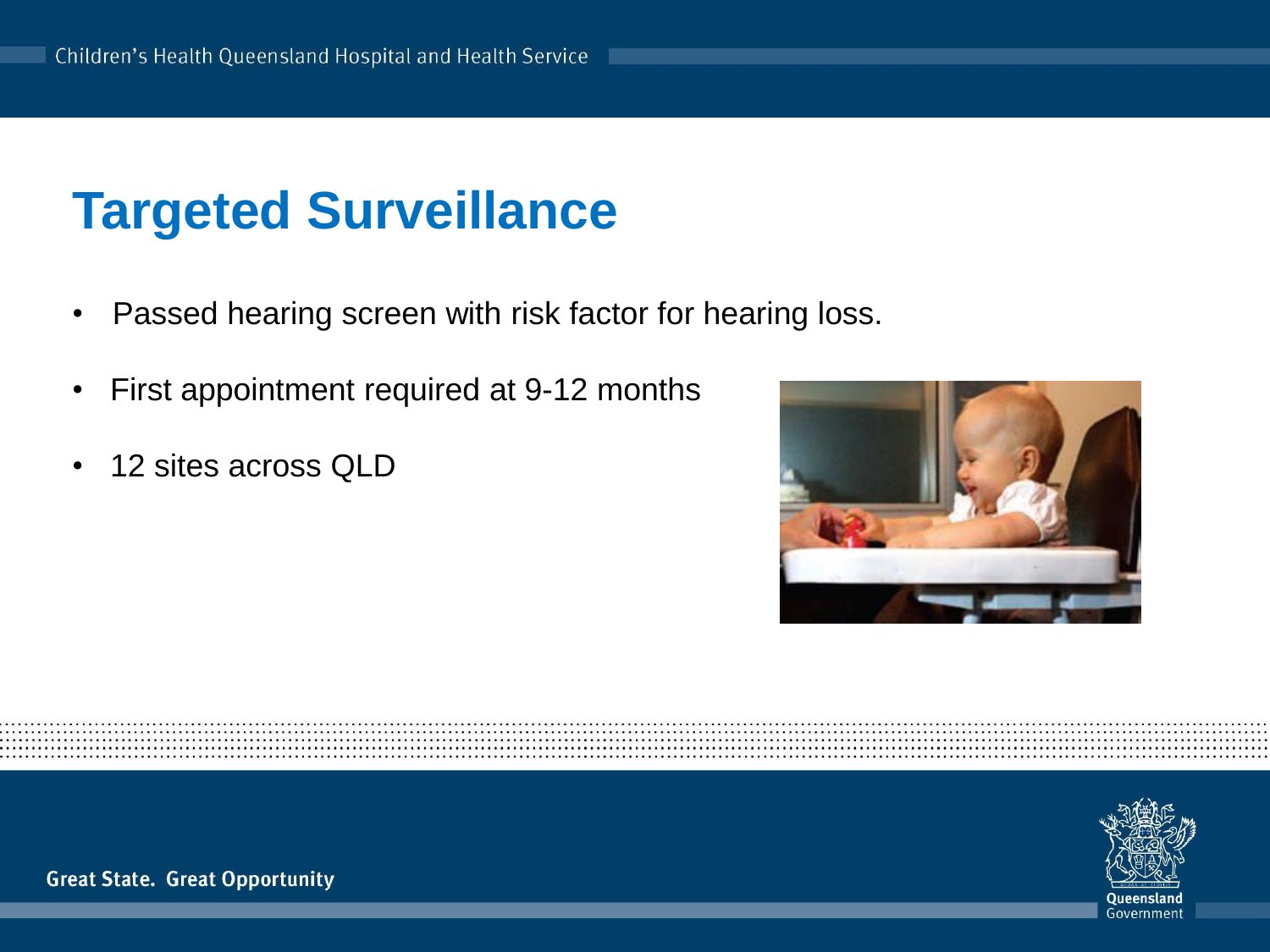## **Targeted Surveillance Appointments**

- Initial appointment: Transient Evoked Otoacoustic Emissions (TEOAE) **Tympanometry**
- Subsequent assessments include Visual Reinforcement Audiometry (VRA).
- Can be seen for multiple appointments.
- Final assessment at approx. 3.5 years.

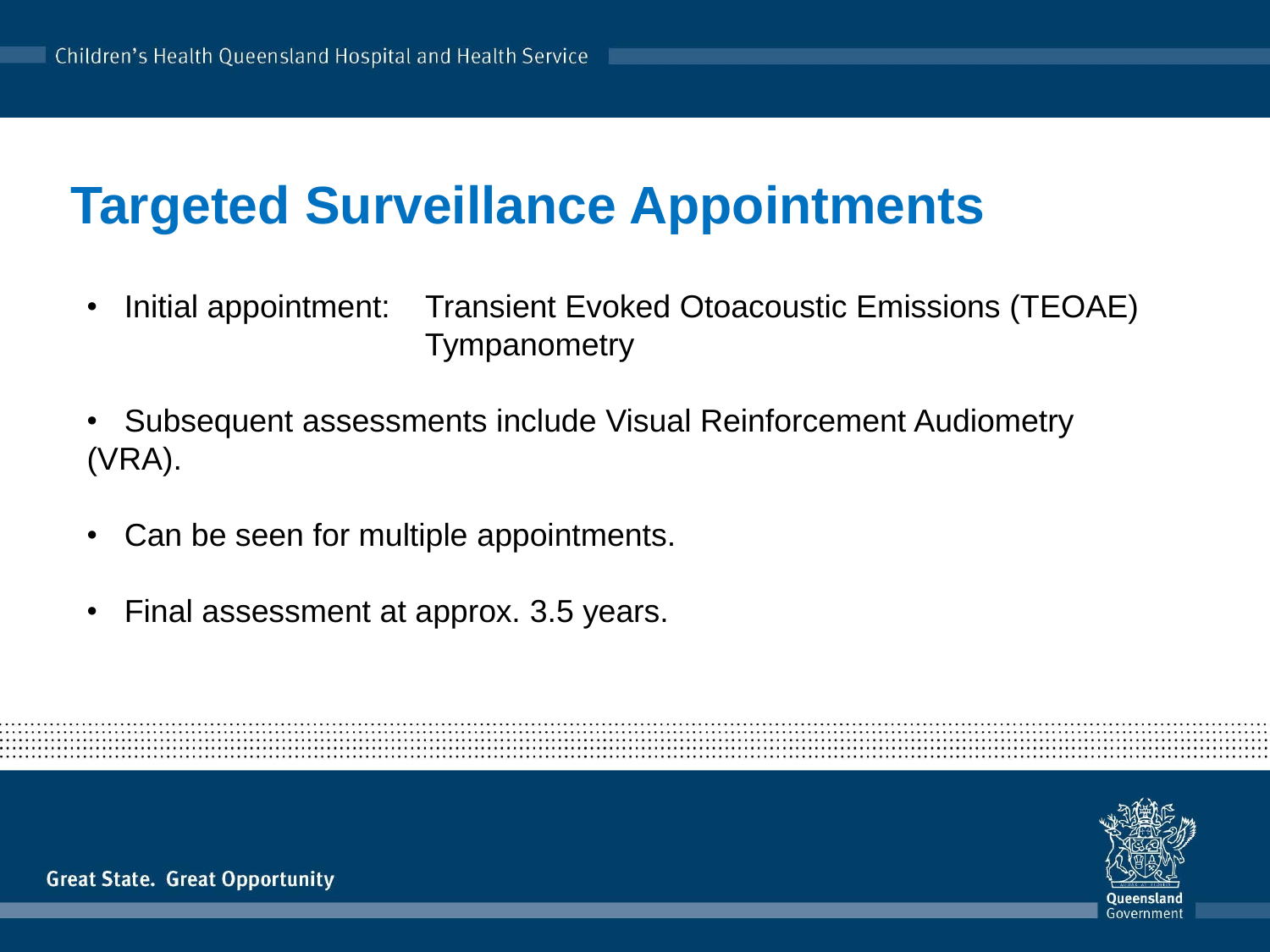# **Why do we need Teleaudiology?**

- Some families have to travel a great distance to attend appointment (up to 1000km).
- Financial burden on families.
- Availability of transport.
- Testing state.
- Longer/more appointments to obtain a complete set of results.
- Care for siblings.
- Time off work.
- Parental stress.
- Cost of patient transport.



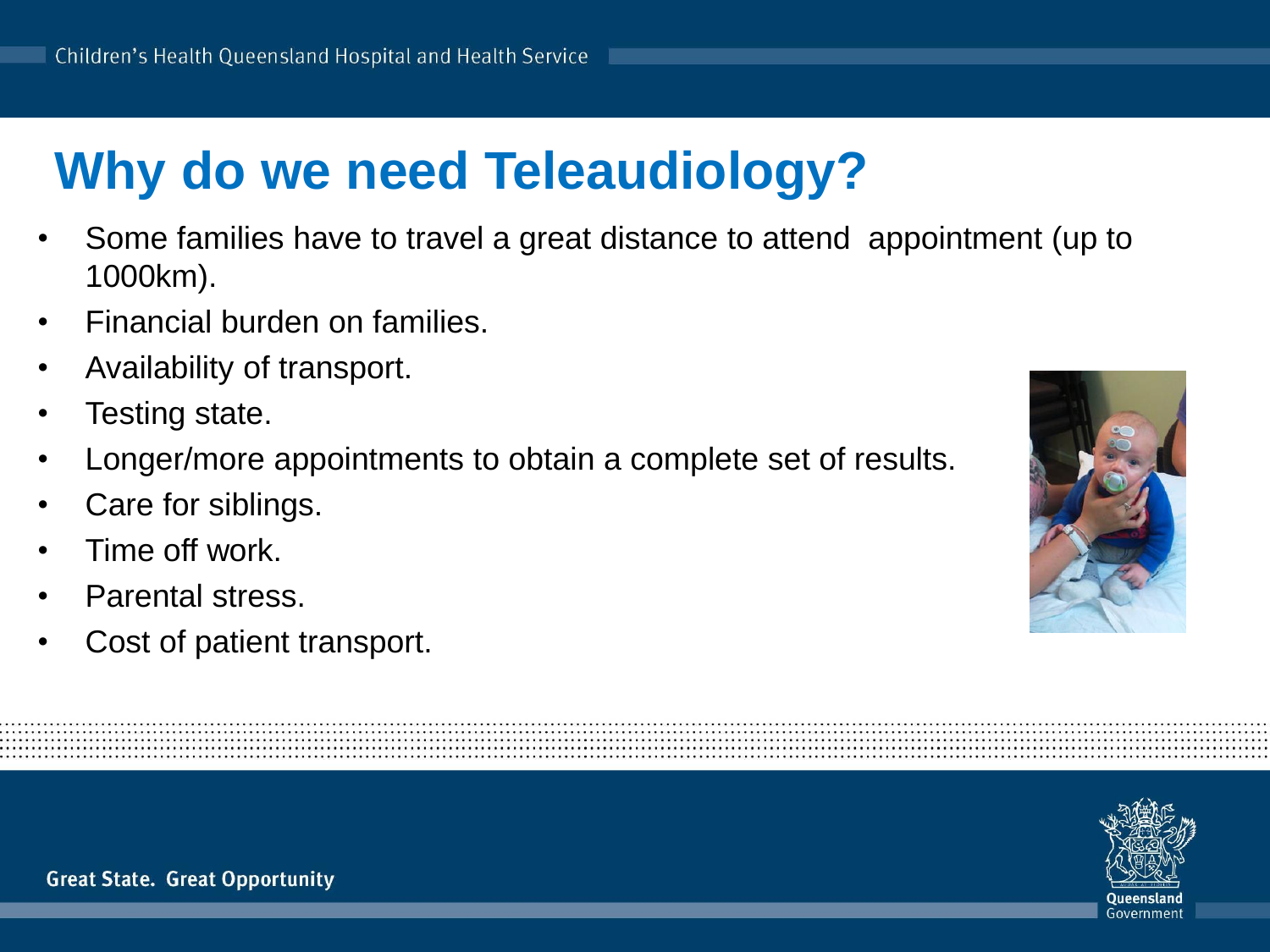# **Distance Travelled for Healthy Hearing Referrals (2013).**

### **Direct Referrals**

• 5 out of the 11 clinics >50% of referrals travel over 50km for appointment.

### **Targeted Surveillance**

• 3 out of the 12 clinics >50% of referrals travel over 50km for appointment.

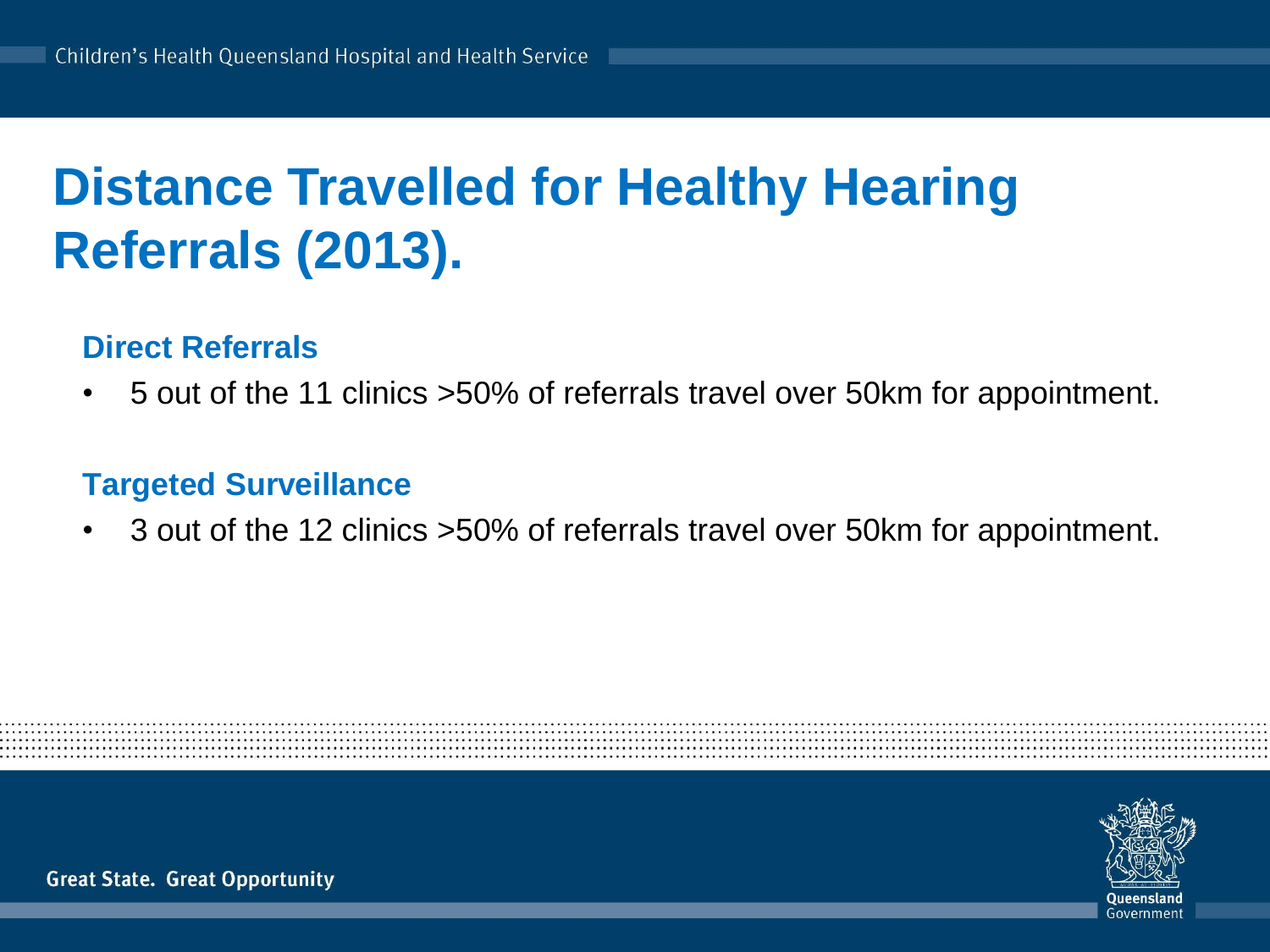### **Benefits of Teleaudiology** • Equitable access to audiology



- service.
- Reduction of economic burden.
- Potential to reduce Failure to Attend (FTA) rates.
- Potential to reduce appoinment numbers.
- Timely access to audiology services.

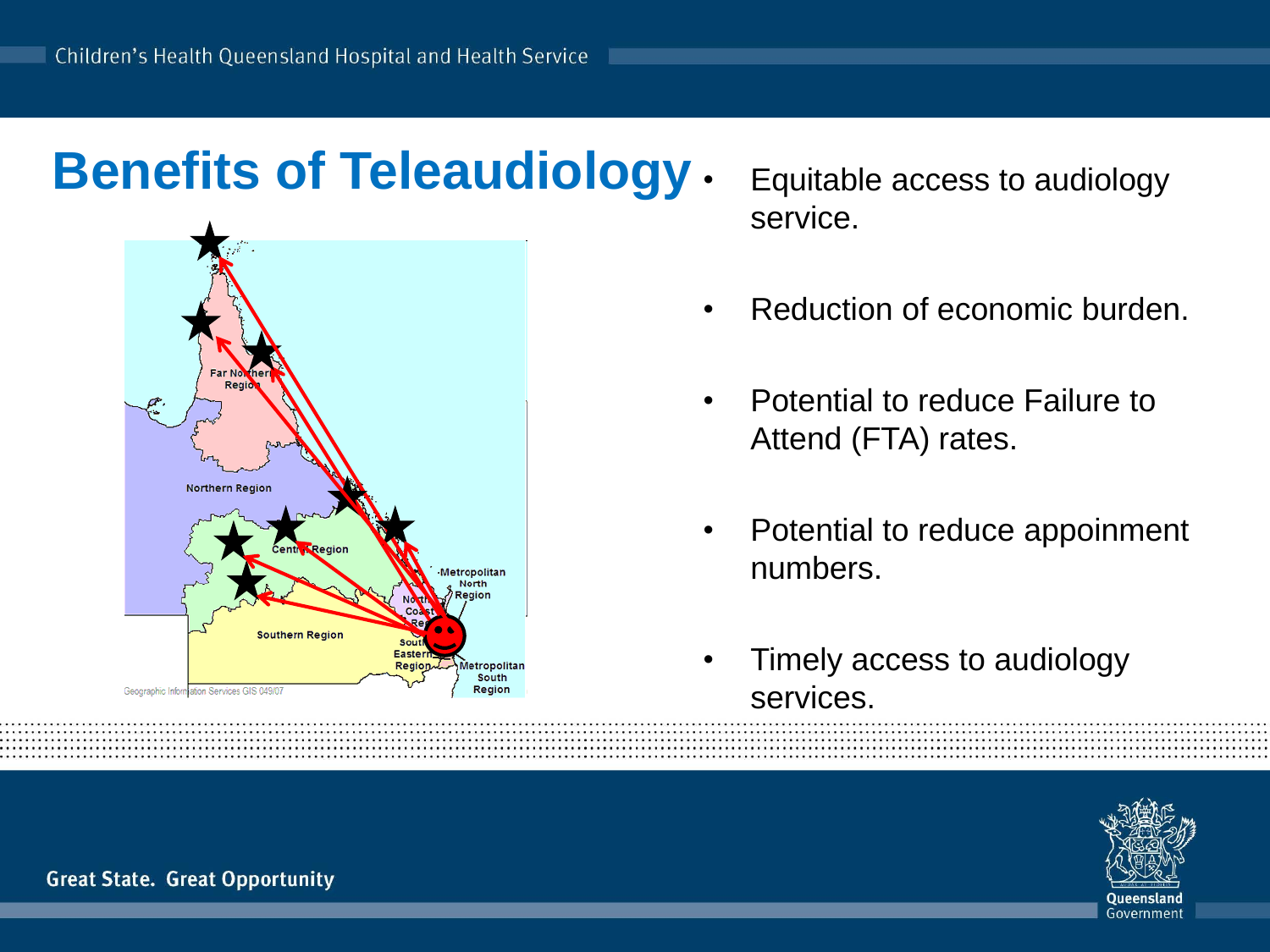# **What is Teleaudiology?**

- Provision of diagnostic hearing assessment to infants and children via Telehealth.
- Assessment is provided by Video Conferencing (VC) and remote connection to testing equipment.
- Appointment is conducted at a Health centre close to home.



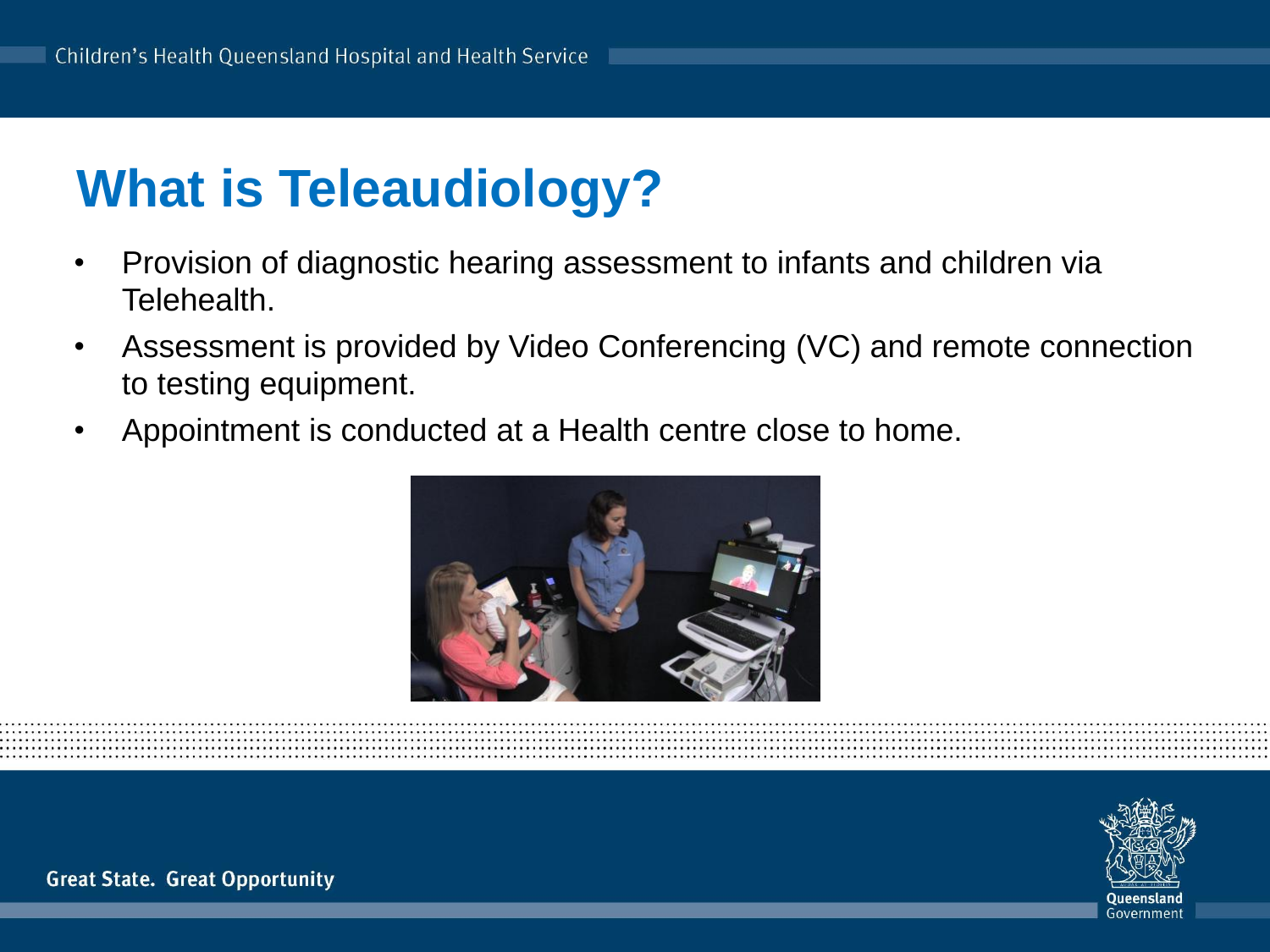# **Application of Teleaudiology**



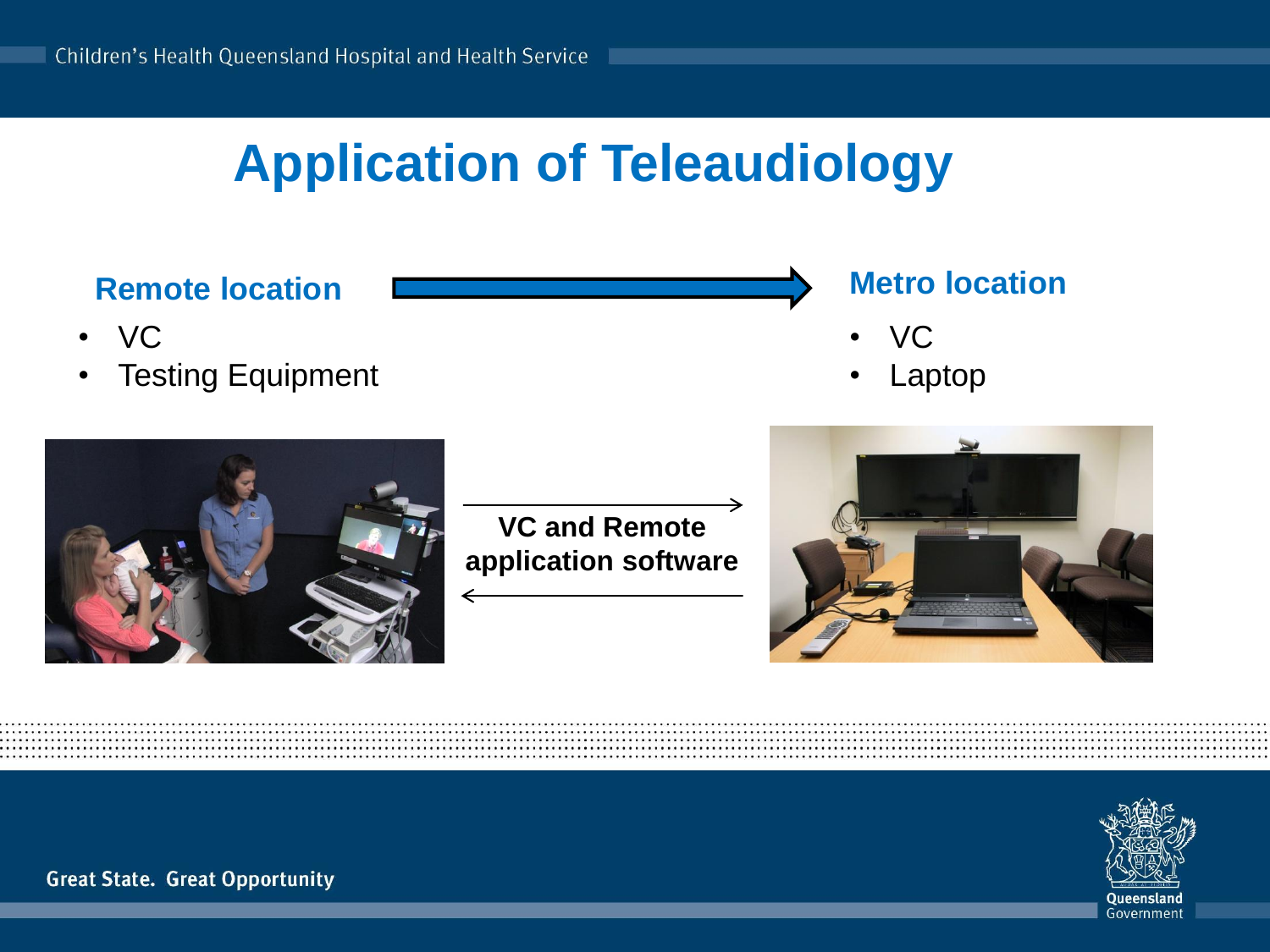# **Project Aim**

- To investigate whether TeleAudiology is a reliable, replicable and feasible method of assessment for infants and children requiring diagnostic audiology.
- $\triangleright$  Phase 1 (feasibility) (January 2012 September 2013).
- $\triangleright$  Phase 2 (service provision) (September 2013 Current).
- Parental/carer satisfaction with TeleAudiology appointments.

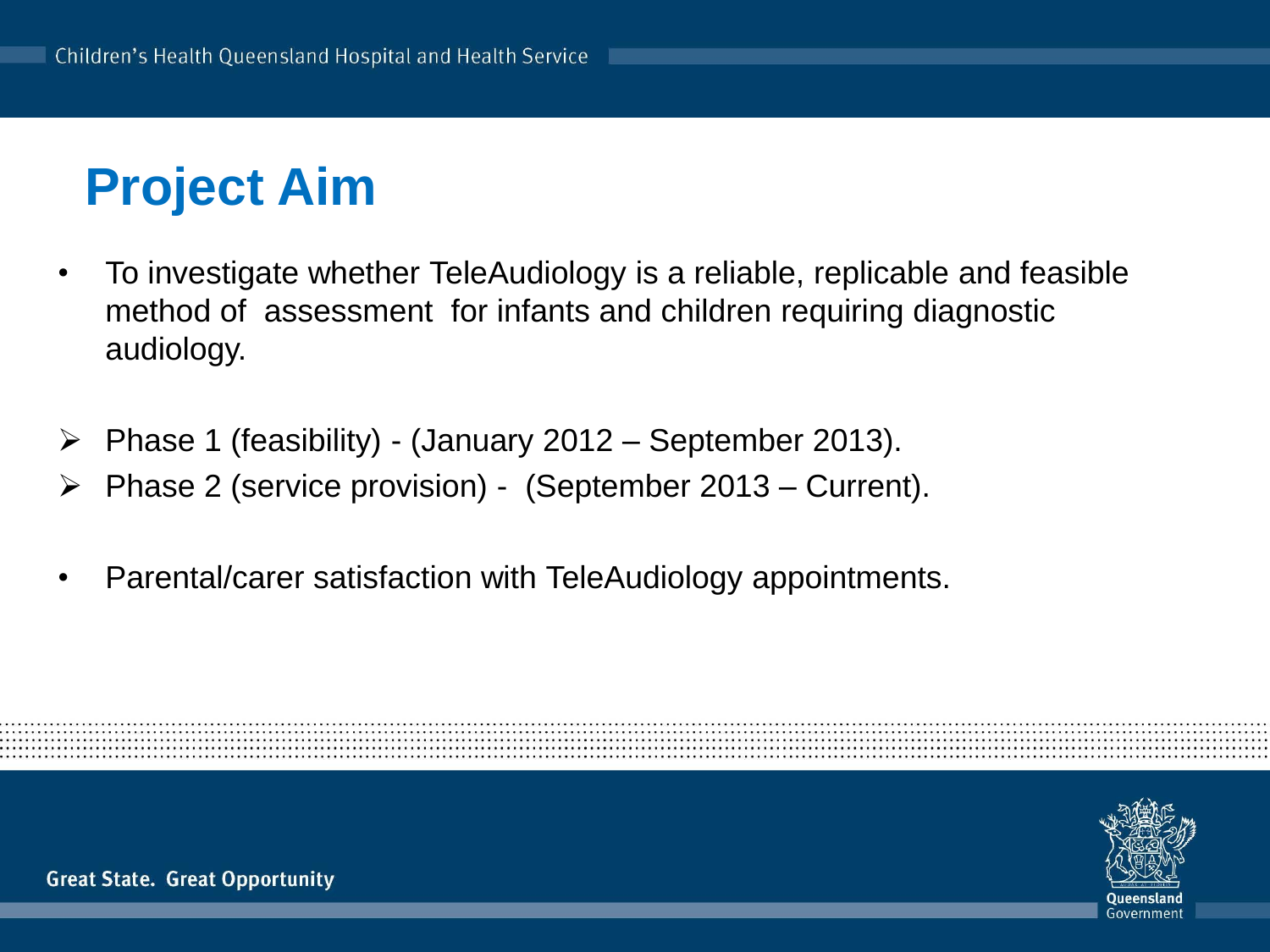### **Phase 1: Research Design**

### **January 2012 – September 2013:**

- Assessment was conducted via Telehealth then repeated by the remote Audiologist.
- 



• Tests included: Auditory Brainstem Response Transient Evoked Otoacoustic Emissions (TEOAEs) High Frequency Tympanometry

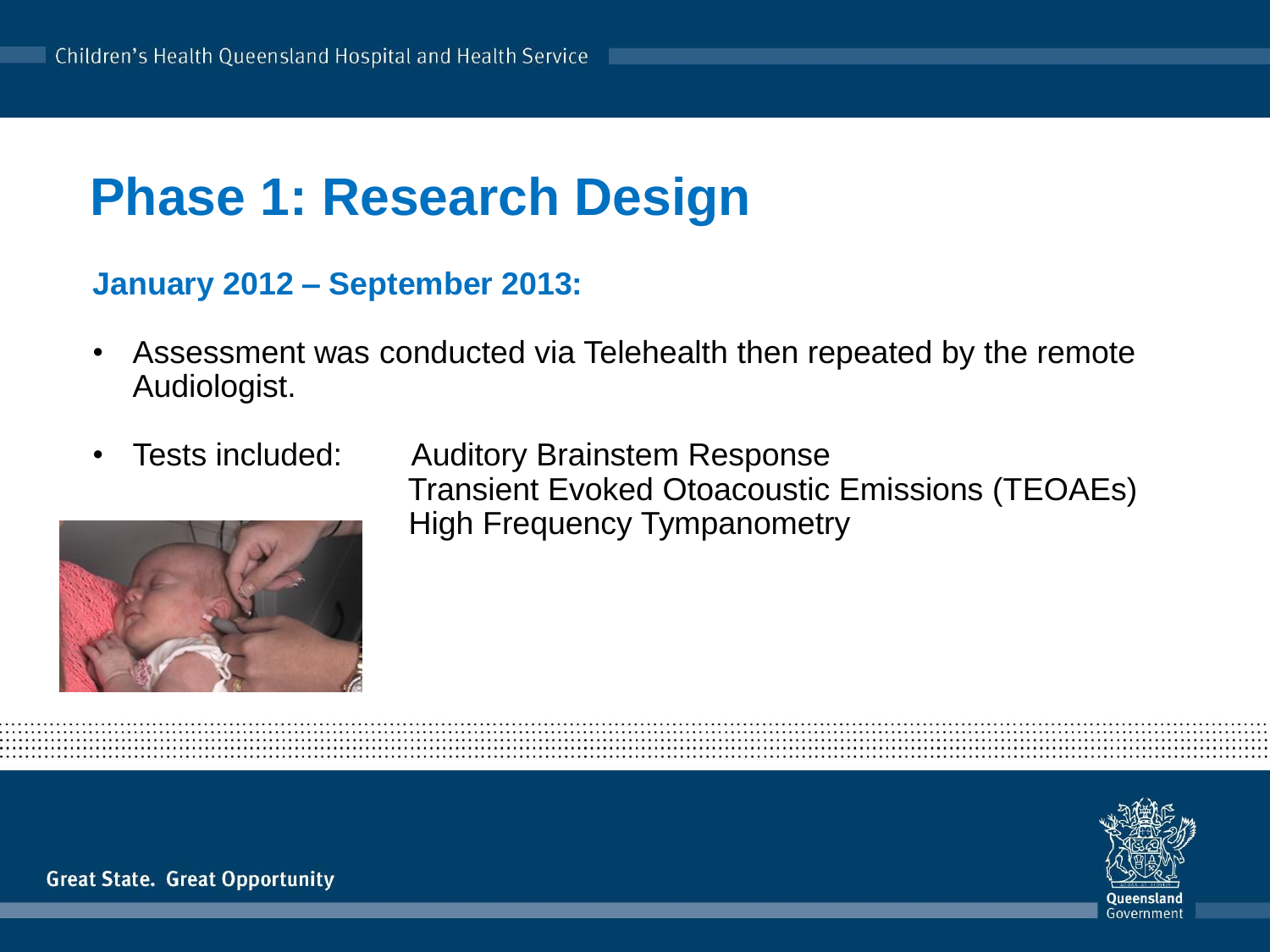### **Phase 1**

- 61 subjects (36 males, 25 females)
- 23 direct refer (infants)
- 38 targeted surveillance

### **Locations**

- **Hervey Bay**
- **Maryborough**
- **Mackay**





**Great State. Great Opportunity** 

Governmen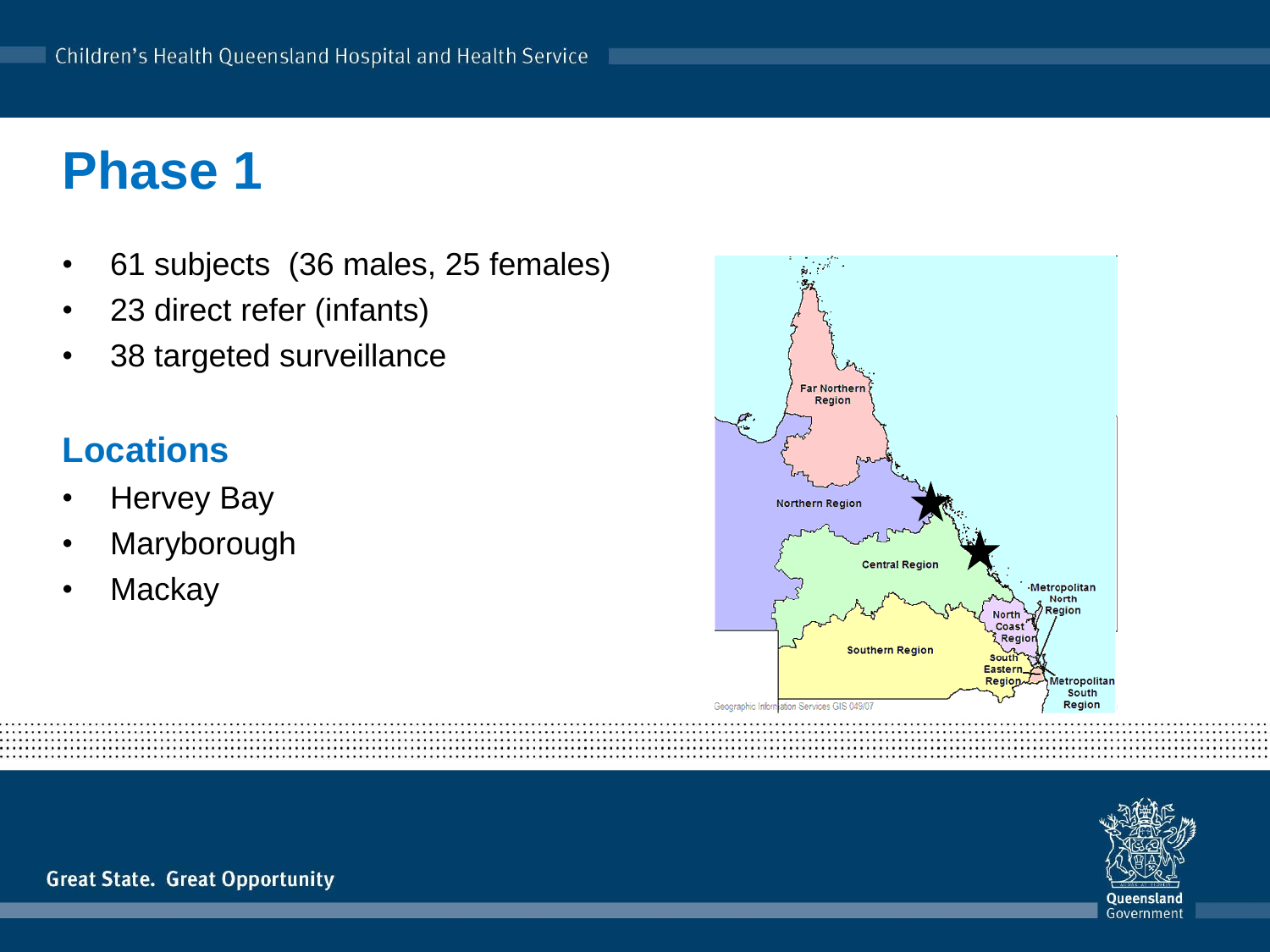## **Parental/Carer Satisfaction**

- "Were you satisfied with the service?"
- "Did you receive adequate attention throughout this appointment?"
- "I would use this service again"



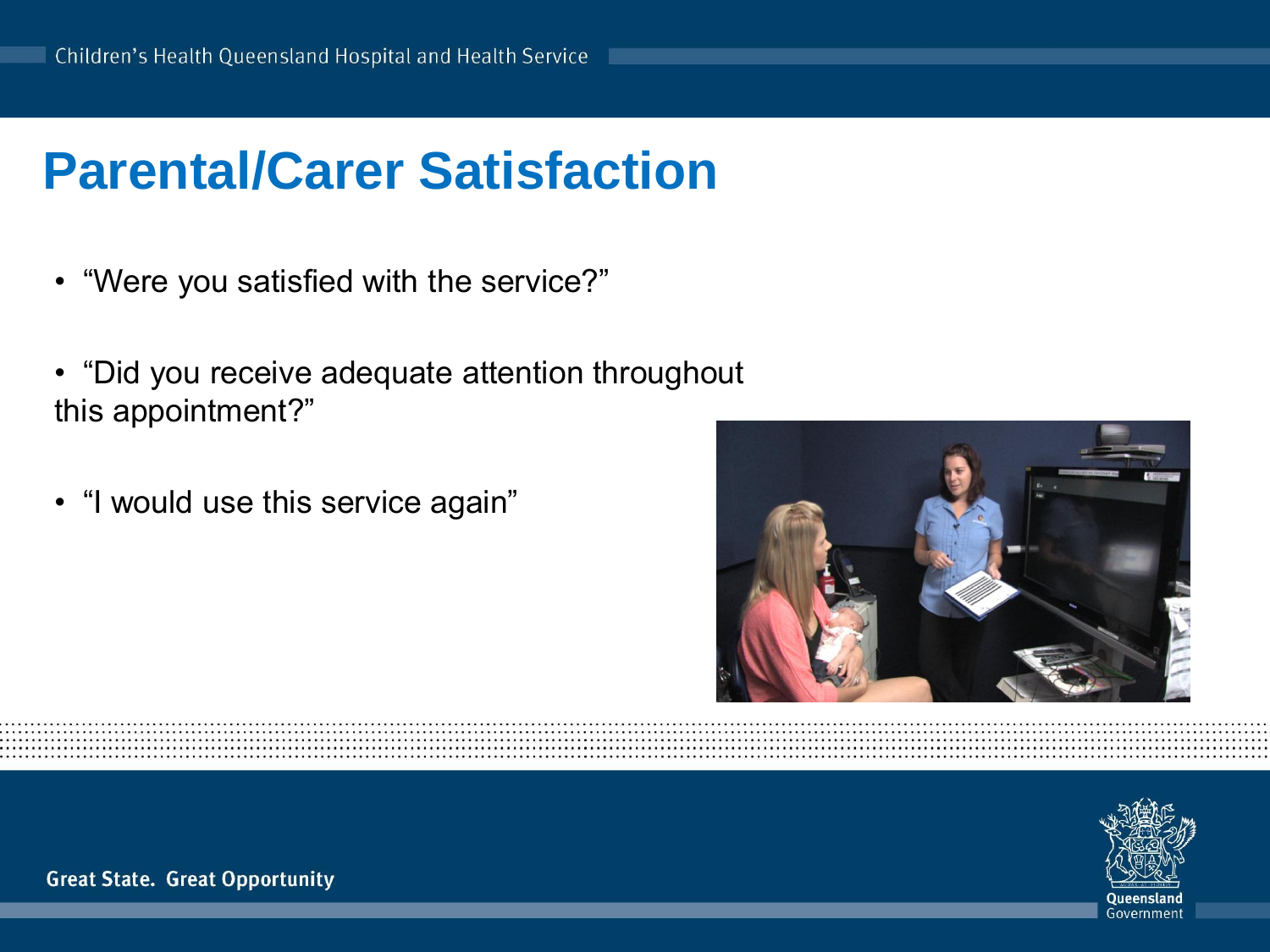### **Phase 1: Satisfaction with the service**

- >85%of parent/carers "strongly agreed" that teleaudiology provided better access to services and saved travel costs.
- Very high satisfaction with the service provided.
- Preference to use the service again



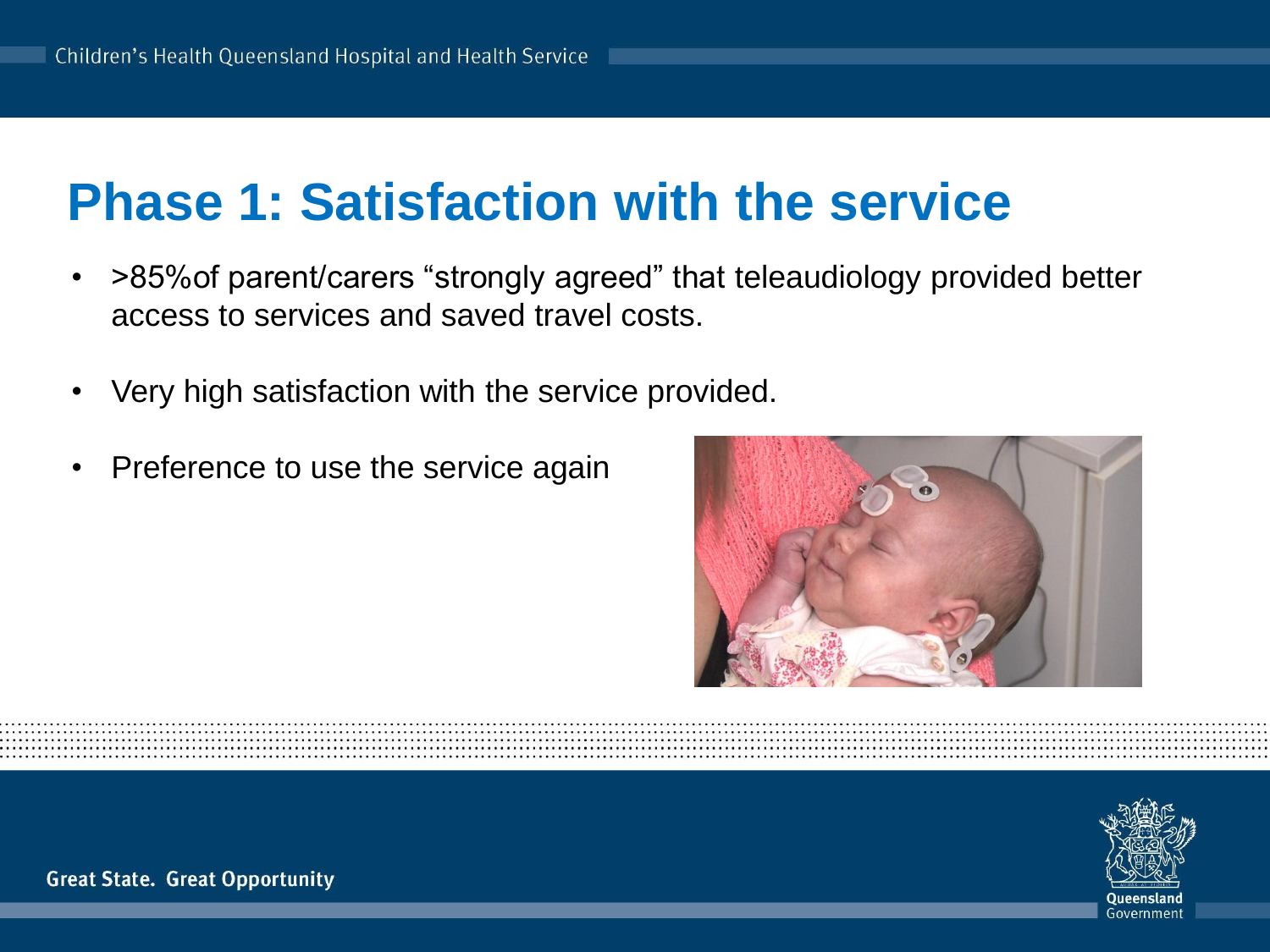### **Phase 1: Results**

- **Teleaudiology is a feasible method of diagnostic paediatric assessment.**
- **Families are highly satisfied with the service and show a preference to use TeleAudiology for future assessments.**



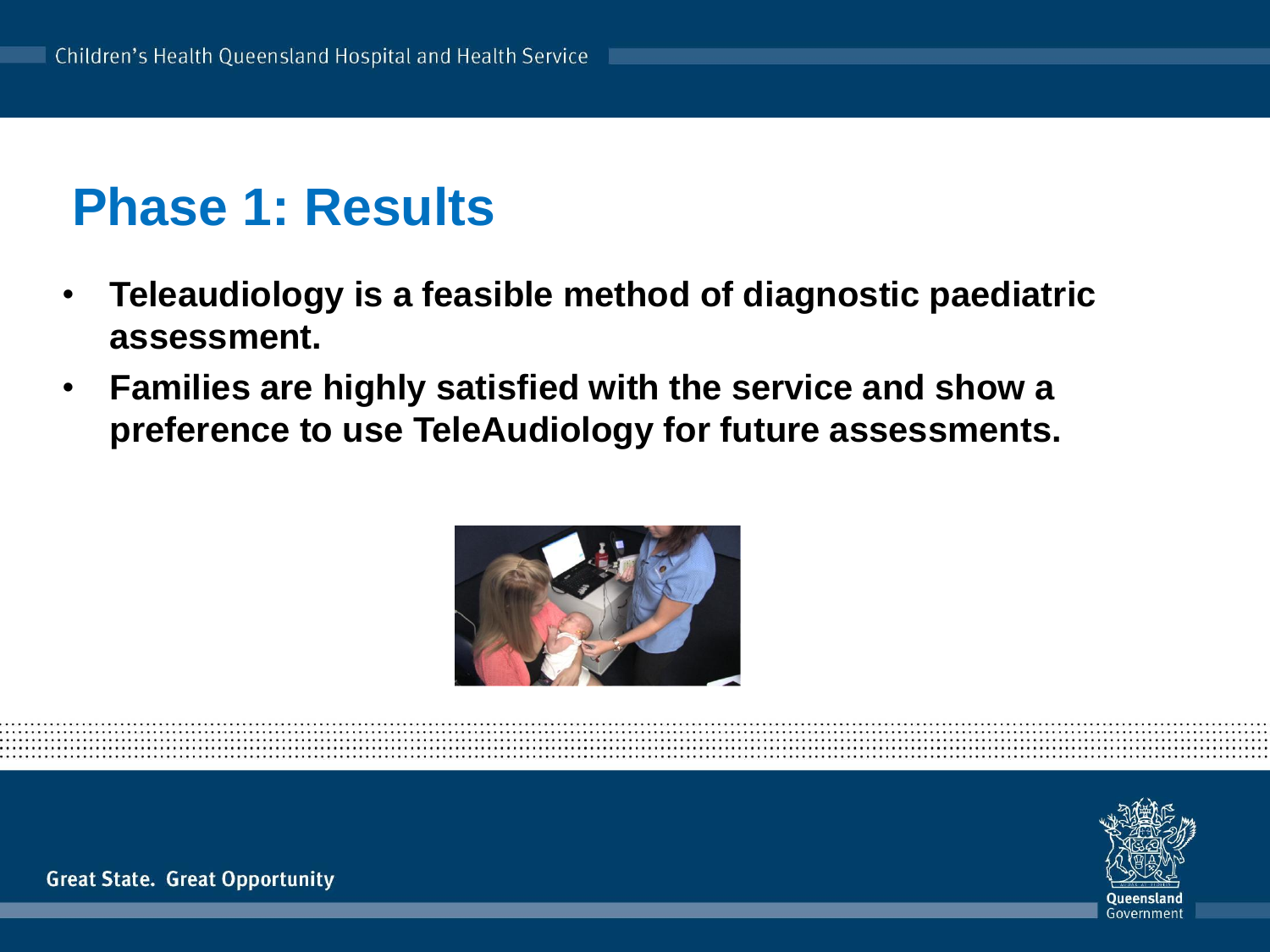# **Phase 2: Research Design**

### **September 2013 – current**

- Audiologist and trained health care worker.
- Assessment conducted via TeleAudiology.
- Tests included: Auditory Brainstem Response (ABR) Transient Evoked Otoacoustic Emissions (TEOAEs) High Frequency Tympanometry
- Parental perception analysis



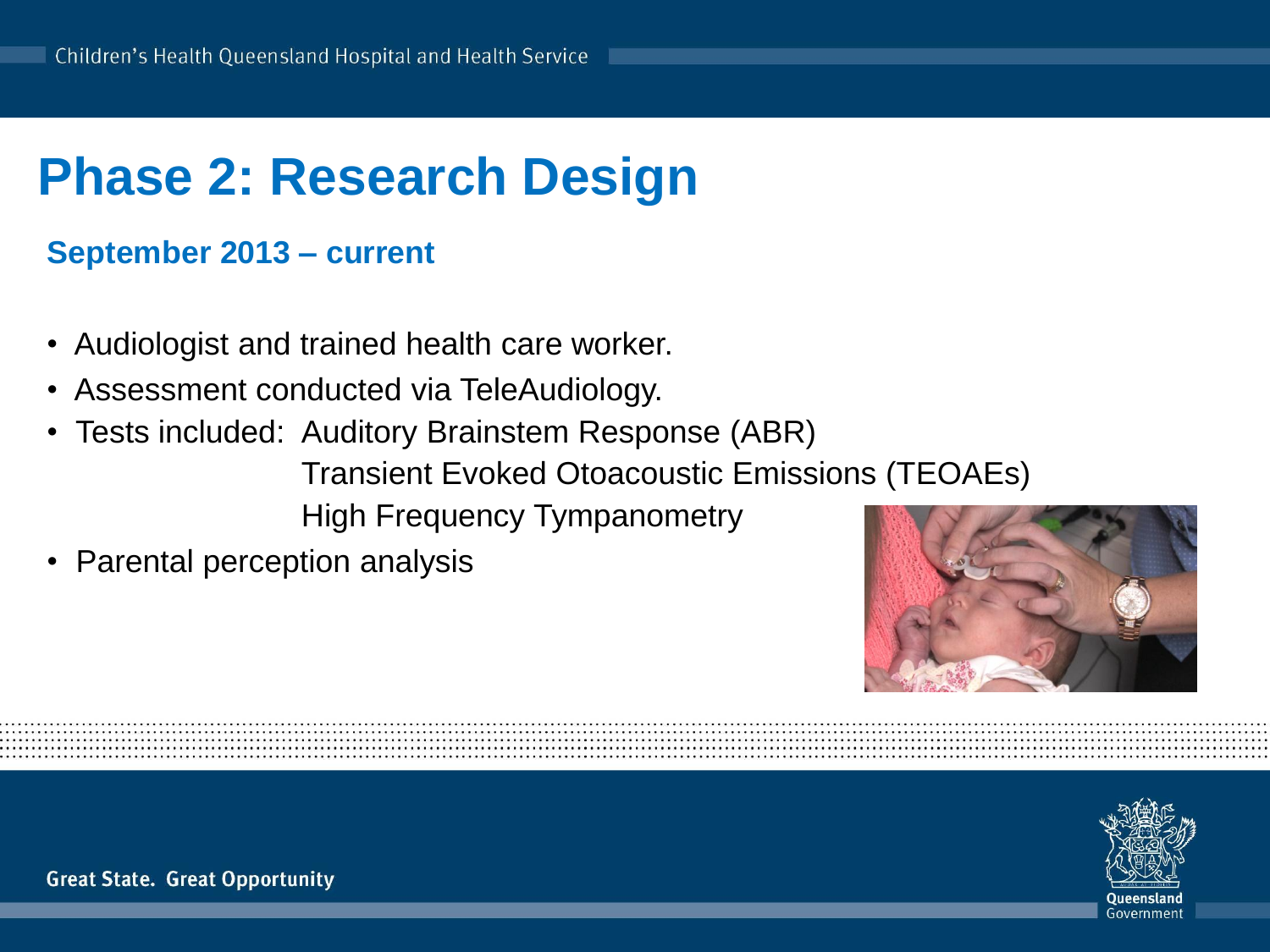## **Locations**

 Hervey Bay/ Maryborough (1-2 days per month) Mackay (1 day per month) Tambo **Middlemount**  Longreach **Cooktown**  Thursday Island Weipa



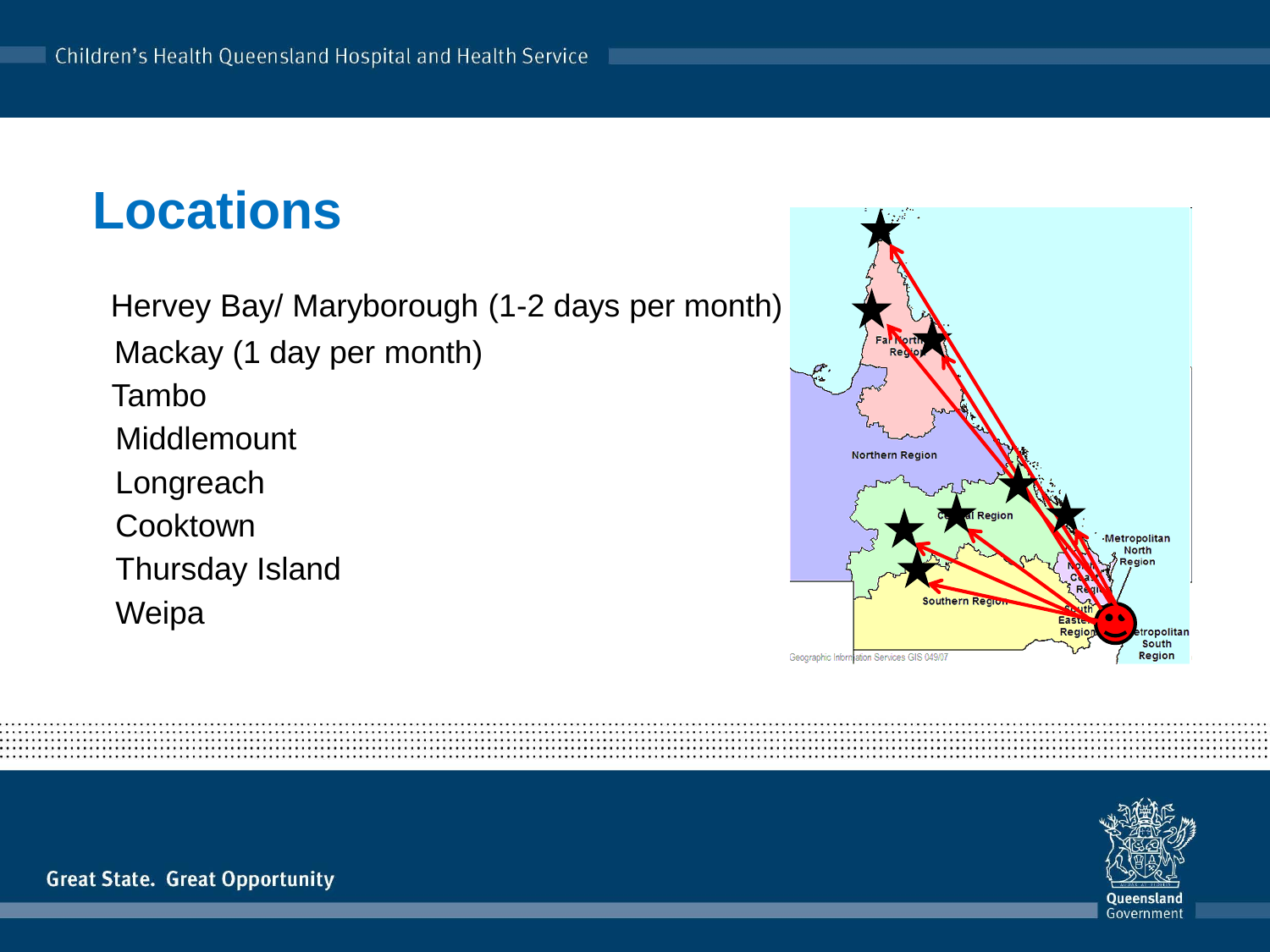## **Phase 2 - progress so far**

- 68 subjects (34 males, 34 females)
- 41 infants
- 27 targeted surveillance



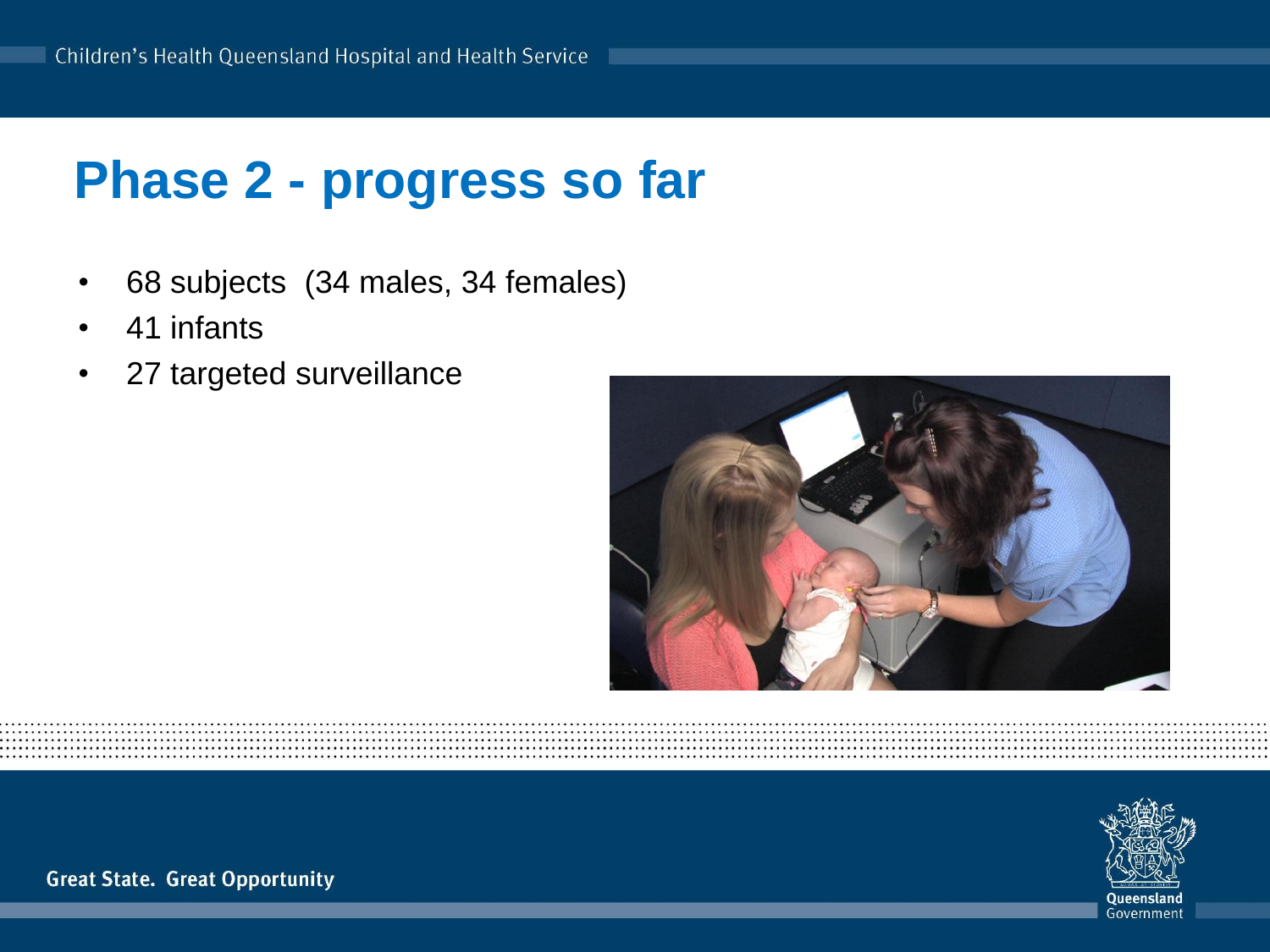# **Phase 2 - progress so far**

### **Audiology Assessment**

- Very high satisfaction with Teleaudiology service from families/carers.
- Increase in the number of referrals.

#### **Training of Health Care Workers**

- Training provided via VC.
- Detailed training manuals.
- Positive feedback from remote health care workers.
- Establishment of permanent clinics.
- Requests from remote health care centres for TeleAudiology services.

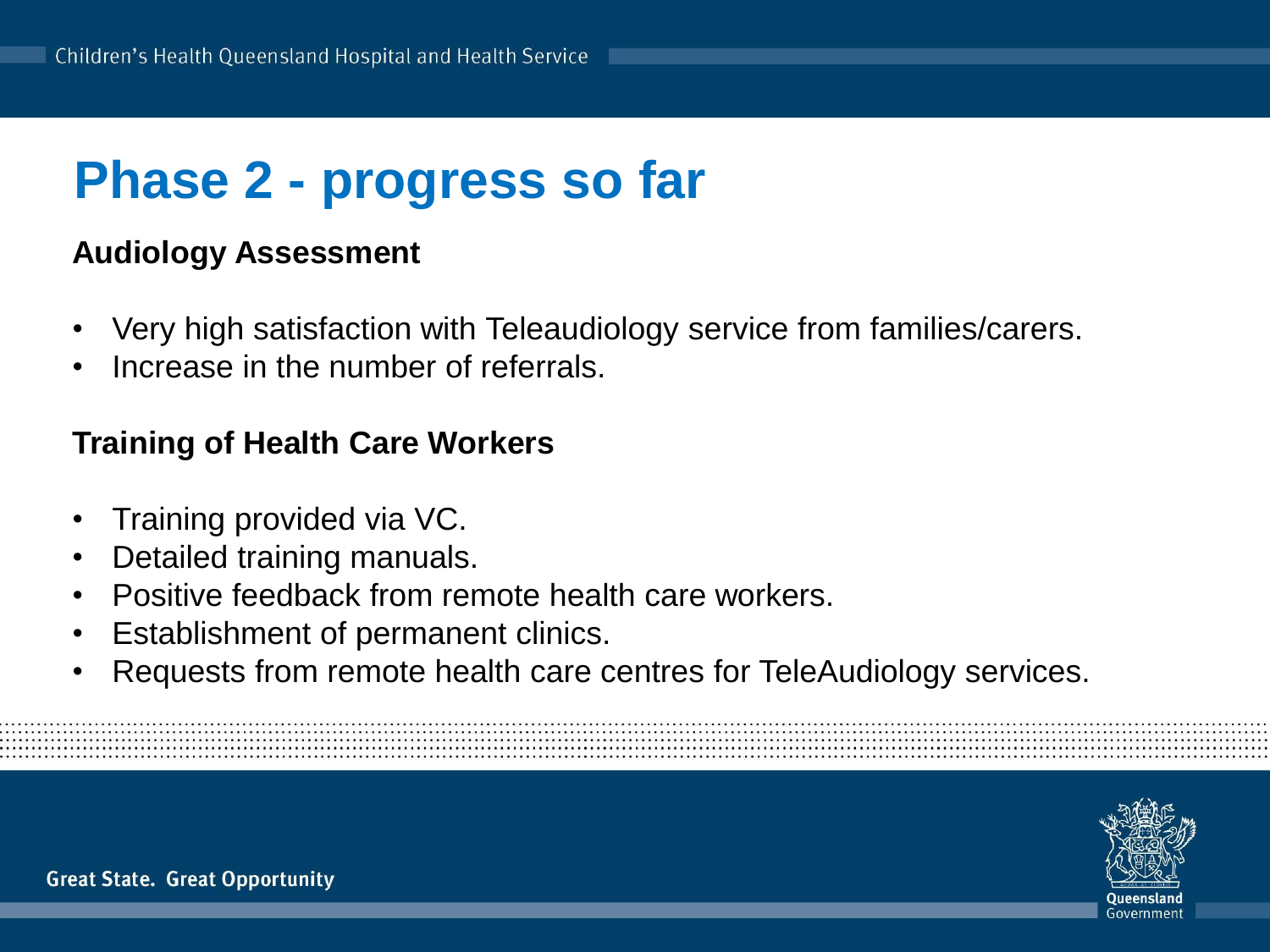# **Hearing Loss via TeleHealth**

- **Phase 1:** 28 infants and children diagnosed with a hearing Loss (including conductive hearing loss).
- **Phase 2:** 33 infants and children diagnosed with a hearing Loss (including conductive hearing loss).
- Parental satisfaction has been consistently high when a hearing loss was indicated.

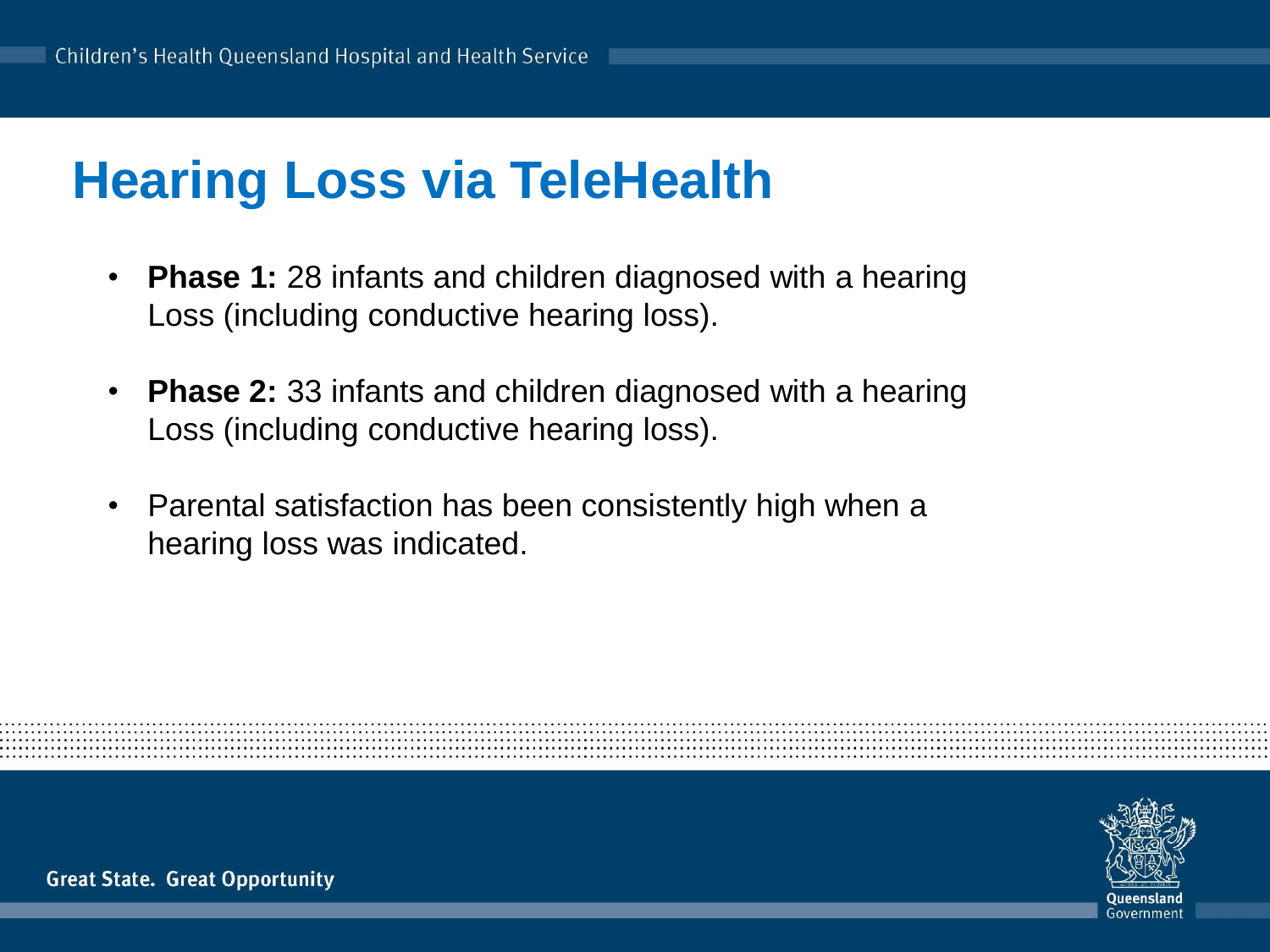## **Phase 2 – future analysis**

- How do these results compare to those obtained in a clinic?
- Is Teleaudiology more or less likely to obtain complete results?
- Does Teleaudiology reduce parental stress?
- Does Teleaudiology provide earlier access to intervention services?
- Cost analysis.
- Comparison of Failure to Attend (FTA) Rates for travelling families.
- Parental Satisfaction with TeleAudiology service.

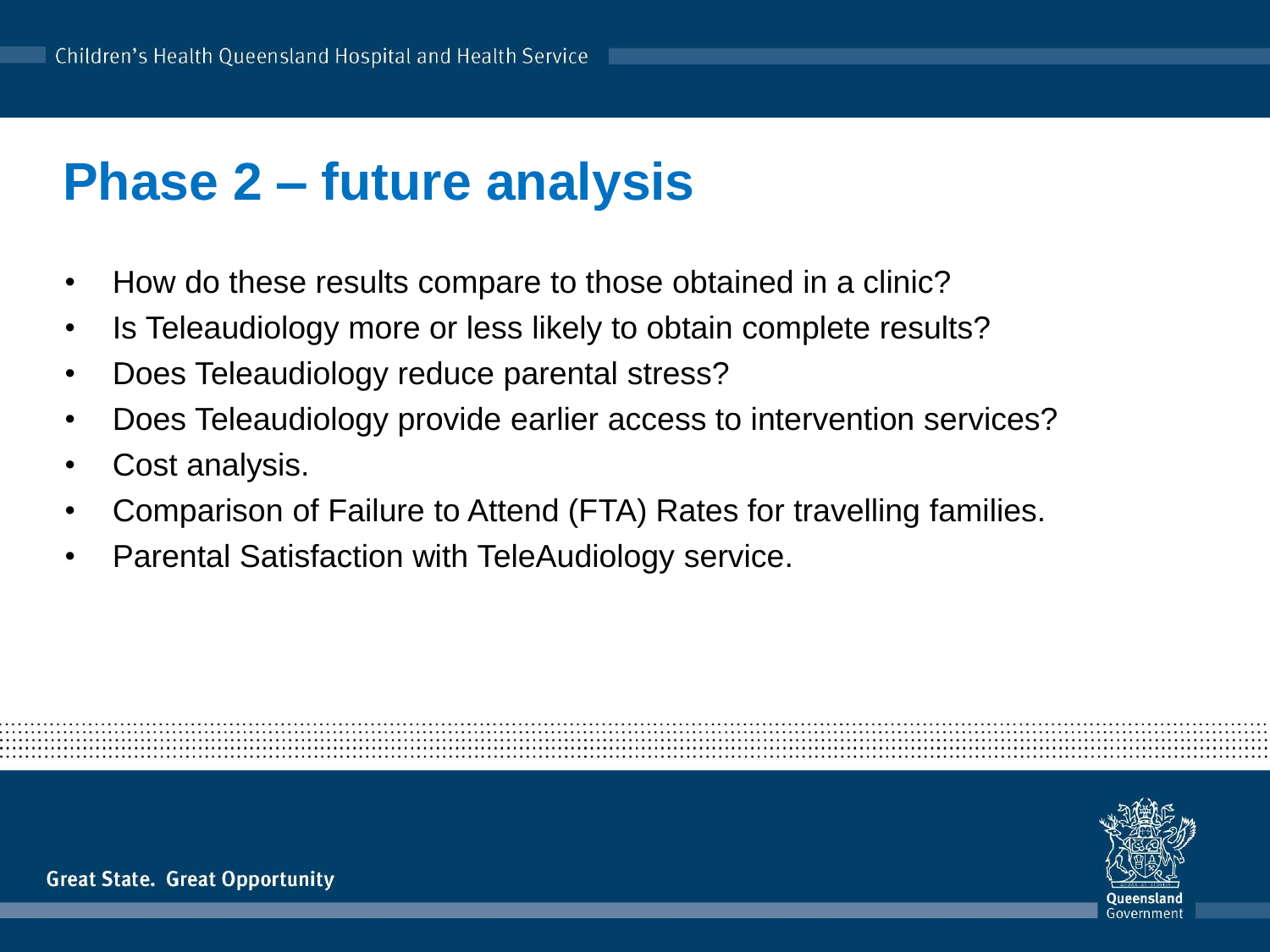# **Future Directions**

- Provision of all audiology assessments via Telehealth (PTA, VRA?).
- Provision of Ear Nose and Throat services via Telehealth within the context of a newborn hearing screening program.
- Joint projects with Deadly Ears to work within Aboriginal and Torres Strait Islander paediatric populations.
- Provide training and clinical supervision of new graduate audiologist via Telehealth.